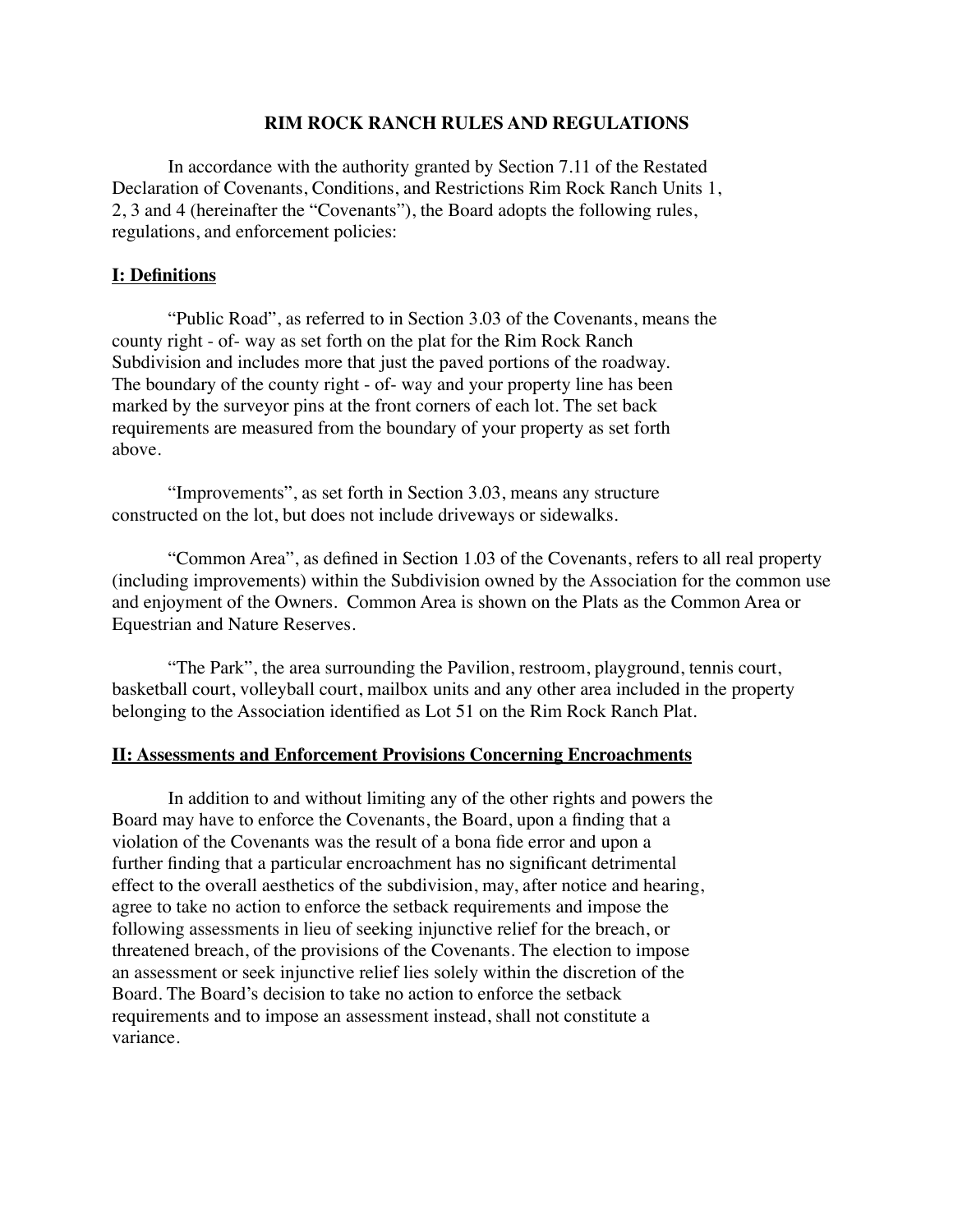### **Section 2.01: Assessments for Encroachment into Setbacks:**

A. For encroachments, which are less than or equal to one linear foot into any setback, the Board will impose no assessment.

B. For encroachments, which are greater than one linear foot but less than or equal to two linear feet, the assessment shall be \$1,000.00.

C. For encroachments, which are greater than two linear feet but less than or equal to three linear feet, the assessment shall be \$3,000.00.

D. For encroachments, which are greater than three linear feet but less than or equal to four linear feet, the assessment shall be \$5,000.00.

E. For encroachments, which are greater than four linear feet but less than or equal to five linear feet, the assessment shall be \$10,000.00.

F. For encroachments, which are greater than five linear feet, then, the assessment shall be the sum of \$10,000.00 and the product of \$5,000.00 and the number of feet or part of a foot that the encroachment exceeds five linear feet. For example, if an improvement encroaches nine feet and ten inches into a building setback, the assessment shall be \$35,000.00. (\$10,000.00 for the first five linear feet plus \$25,000.00 for the next four feet ten inches [5 x \$5,000.00]).

G. If more than one setback is encroached upon, the Board may impose a separate assessment for each encroachment. For example, if a residence encroaches into both the front and side setback lines and each such encroachment is greater than one linear foot but less than or equal to two linear feet, the Board may impose an assessment of \$2,000.00.

## **Section 2.03: Assessments for the Violation of Other Restrictions:**

For any violation of the covenants, for which a variance has not been granted, the Board may, after notice and hearing, with or without seeking injunctive relief, impose a daily assessment of \$100 until such violation has been corrected. For example, the construction of a storage building in front of the main residence, without first obtaining a variance from the Architectural Control Commit tee.

## **Section 2.04: Assessments for Violation of 3.01**

In the event that any improvements upon a lot are not completed as to exterior finish and appearance within six months plus any extension granted by the Architectural Control Committee, then the Board, after notice and hearing, may impose an assessment of \$100.00 per day until (1) the improvements are completed as to exterior finish and appearance; or (2) the improvements are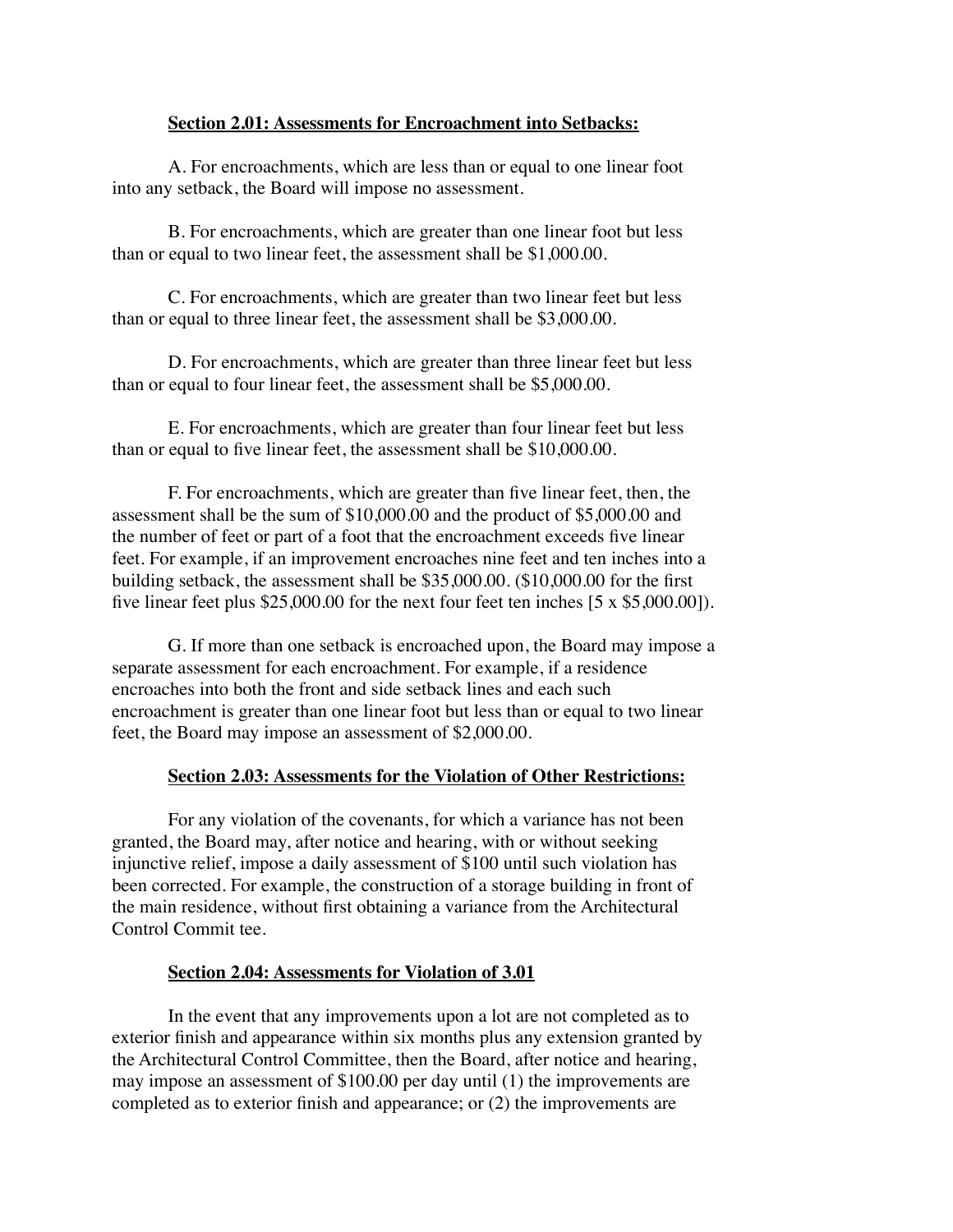demolished, removed from the site, and the lot is substantially returned to its original condition.

# **Section 2.05: Assessments for Violations of Section 3.08 (Garbage and Trash Disposal) and Section 3.09 (Inoperable or Junked Vehicles) and 3.10 (Signs) and Section 3.11 (Animal Use and Approval)**

Following written notice to any owner of a violation of Sections 3.08, 3.09, 3.10 or 3.11 of the Covenants, the Board may, without limiting any of the other rights and powers it may have to enforce the Covenants, after notice and hearing, impose an assessment of up to \$100.00 per day for each day until the violation is corrected.

# **III: Creation of Lien and Personal Obligation**

In accordance with Section 6.01 of the Covenants, the foregoing charges and assessments levied by the Board, shall constitute a contractual lien upon the owner's tract, which may be foreclosed by non-judicial foreclosure.

# **IV**: **4H (FFA) Animal Use and Approval**

In accordance with Section 3.11 of the Covenants, the raising of animals by students enrolled in a school sponsored 4H (or FFA) program is permitted. Upon completion of a sponsored program, animals must be removed and are no longer approved. Proof of enrollment is required. To meet this requirement, the sponsoring school name, student's name, instructor's name, and instructor's contact phone number must be filed with the Rim Rock Ranch Property Owners Association Board of Director's.

Additionally if poultry is approved, a maximum of 15 domestic female chickens (hens) may be kept on each Tract with a dwelling constructed thereon, provided that a humane and sturdy henhouse, that is approved by the Architectural Control Committee is constructed for such chickens before they may be kept on the Tract. The location of the henhouse shall be in compliance with the Covenants and must be a minimum of 25 feet behind the rear of the main dwelling. The Board of Directors has further determined as set forth in Section 3.11 that roosters (male chickens) can be a nuisance to other Owners and are therefore prohibited. Furthermore, any other Farm Animals (lambs, goats and steer) raised for 4H or FFA programs are limited to 1 lamb or 1 goat or 1 steer per acre per Tract. Rabbits and Steer will be approved on a case- by-case basis. No other farm animals will be permitted that are not part of a 4H / FFA program.

## **V: Common Area Use and Regulations**

In accordance with Sections 2.05, 3.07, and 7.03 of the Covenants, and to ensure the enjoyment and safety of the Association and its Members, the following rules to govern the use and regulations, pertaining to the Common Areas, have been adopted: